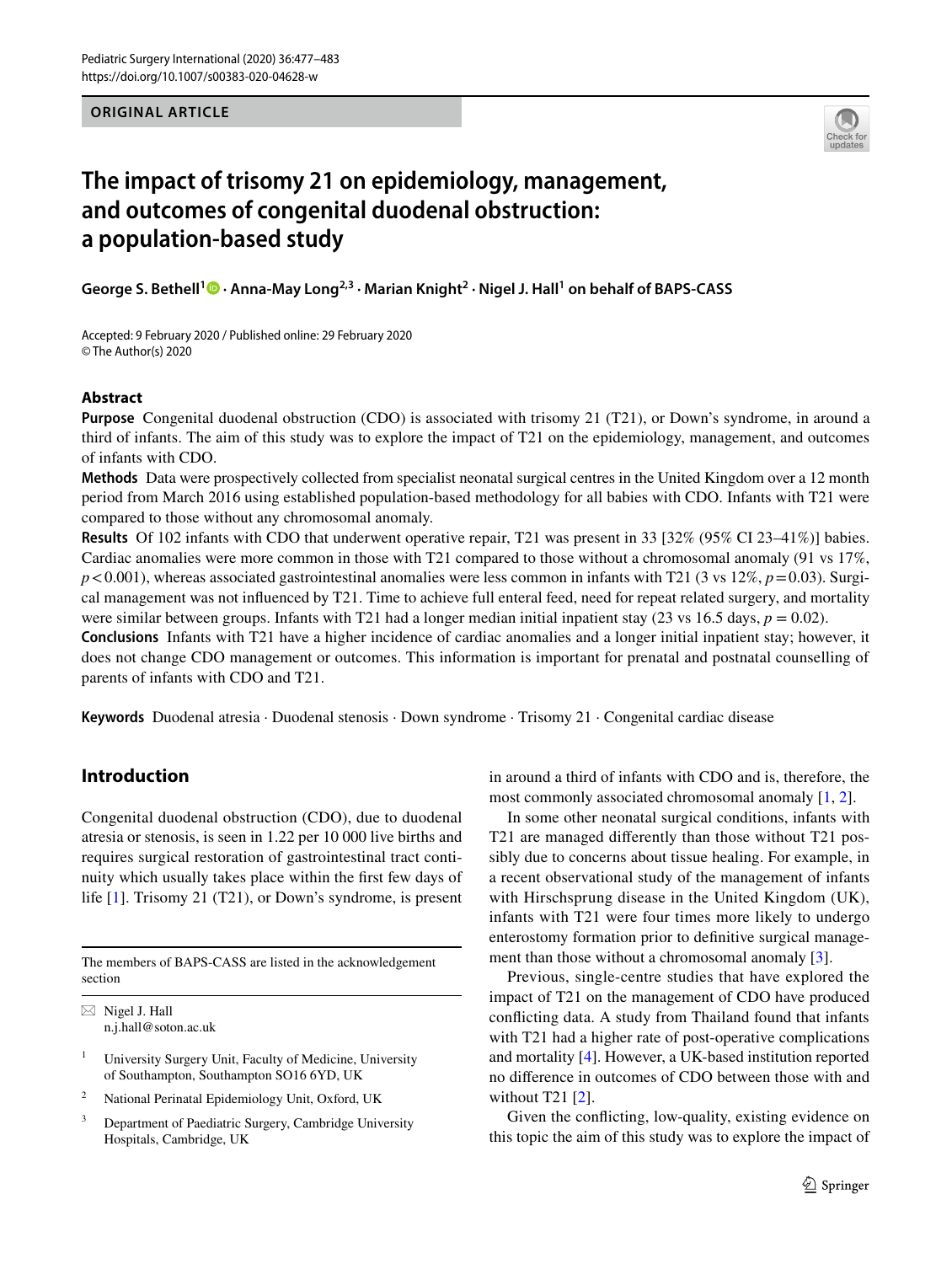T21 on the epidemiology, management, and outcomes of infants with CDO.

# **Methods**

This analysis was undertaken according to a pre-specifed protocol using the British Association of Paediatric Surgeons Congenital Anomaly Surveillance System. Ethical approval was granted by the National Research Ethics Service South Central-Oxford A committee (ref: 12/SC/0416).

### **Case identifcation**

The process of case identifcation has been described previously [\[1](#page-6-0)]. Briefy, live born cases of congenital occlusion or narrowing of the duodenum associated with atresia, stenosis, duodenal web, or annular pancreas presenting prior to a post-conceptual age of 44 completed weeks were prospectively identifed over a 1-year period from 1st March 2016 at all 28 specialist neonatal surgical centres in the UK. Cases of duodenal occlusion or narrowing caused by congenital bands associated with malrotation, intestinal volvulus, duplication cyst, or malignancy without an intrinsic duodenal abnormality were excluded.

## **Data collection**

After a case was identifed via a monthly reporting card, a data collection form was sent for each case to the specialist neonatal surgical centre at day 28 and then 1 year following surgical repair. These forms were then returned and data were then entered into a database at the National Perinatal Epidemiological Unit, Oxford.

For the purpose of this analysis, infants were only included if they underwent operative repair, had a confrmed diagnosis of T21, or had no other detected chromosomal abnormality.

### **Outcomes**

Main outcomes were defned in the study protocol and were time to achieve full enteral feeds, use and duration of parenteral nutrition, number of central venous catheters (CVCs including both peripherally inserted and centrally inserted catheters) used, CVC-related complications, anastomotic complications, inpatient hospital stay, standardised weight gain/loss, and death.

# **Statistical analysis**

Statistical analysis took place using StataSE v15 (Stata-Corp LLC, Texas, USA). Fisher's exact test was used for categorical data and Chi-squared test was used for categorical data with more than  $2 \times 2$  analysis. A Mann–Whitney *U* test was used for continuous data. Data are reported as median with range or number with percentage as appropriate. *p* < 0.05 was considered statistically significant.

To calculate standardised weight change, the *zanthro* package for StataSE v15 was used to calculate weight-forage *z* scores using UK World Health Organization term and preterm growth reference charts. For infants with Down syndrome, the *Zemel 2015* weight-for-age growth chart was used instead [[5\]](#page-6-4). The weight-for-age *z* score, also known as standard deviation (SD) score, is a measure of the SD of weight from the mean value of a reference population matched for gestational age and sex [\[6\]](#page-6-5).

# **Results**

## **Study population**

In the study period, there were 103 babies with CDO and 102 that underwent operative repair. T21 was present in 33 [32% (95% CI 23–41%)] infants. In 65 (63%) infants with CDO, there was no chromosomal anomaly reported and death occurred prior to operative repair once. Additionally, there were fve (4.9%) babies with chromosomal anomalies other than T21; these were excluded along with the one infant who died prior to operative repair. The study population, therefore, comprised 33 infants with T21 and 64 infants without a chromosomal anomaly. Of those alive at 28 days following surgical repair (95/97 infants), follow-up data at 1 year were available for 76 (80%) infants including 25/33  $(81\%)$  with T21 and 51/64  $(80\%)$  with no chromosomal anomaly.

### **Prenatal screening and demographics**

Prenatal screening for chromosomal anomalies was undertaken in 23 (24%) cases using either amniocentesis  $(n=17)$ , non-invasive prenatal testing of maternal blood  $(n=4)$ , chorionic villi sampling (*n*=1), or microarray comparative genomic hybridisation  $(n=1)$ . Out of those tested T21 was detected in 11 (48%) foetuses. Therefore, the overall prenatal detection rate of T21 in CDO was 33% (95% CI 17–49%). The sex, gestational age at birth, birthweight, atresia type, and site of obstruction were all similar between those with T21 and those without chromosomal anomaly (Table [1](#page-2-0)).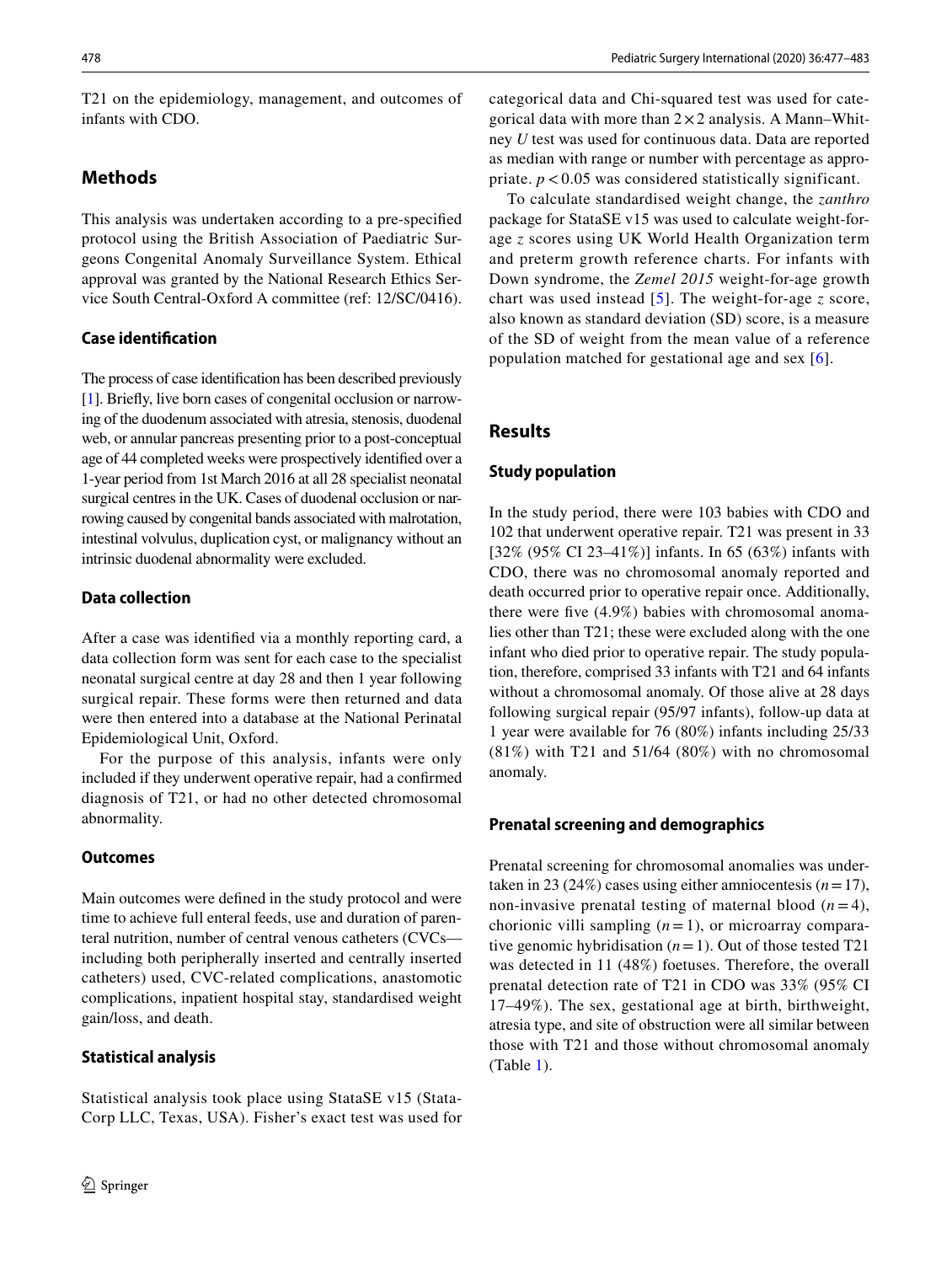<span id="page-2-0"></span>**Table 1** Group characteristics and management undertaken comparing infants with T21 to those without a chromosomal anomaly

|                                         | $T21 (n=33)$        | No chromosomal<br>anomaly $(n=64)$ | $\boldsymbol{p}$ |
|-----------------------------------------|---------------------|------------------------------------|------------------|
| Male, $n(\%)$                           | 18 (55)             | 35(55)                             | 1.00             |
| Gestational age at birth, weeks (range) | $36.3(28.1 - 39.4)$ | $36.3(25.6-42.3)$                  | 0.61             |
| Birthweight, grams (range)              | 2290 (800-3730)     | 2520 (830-4320)                    | 0.38             |
| Prenatal CDO diagnosis, n (%)           | 24(73)              | 32(50)                             | 0.05             |
| Atresia type, $n(\%)$                   |                     |                                    |                  |
| Ι                                       | 15(45)              | 24 (38)                            | 0.43             |
| П                                       | 3(9.1)              | 2(3.1)                             |                  |
| Ш                                       | 9(27.3)             | 25(39)                             |                  |
| Not reported or not identified          | 6(18.2)             | 13(20)                             |                  |
| Site of obstruction, $n(\%)$            |                     |                                    |                  |
| Pre-ampullary                           | 6(18)               | 19(30)                             | 0.13             |
| Post-ampullary                          | 13 (39)             | 30(47)                             |                  |
| Not reported or not identified          | 14 (42)             | 15(23)                             |                  |
| Age at surgery, days (range)            | $2(0-14)$           | $3(0-75)$                          | 0.08             |
| Repair type, $n(\%)$                    |                     |                                    |                  |
| Duodenoduodenostomy                     | 24(75)              | 49 (77)                            | 0.15             |
| Duodenojejunostomy                      | 8(25)               | 7(11)                              |                  |
| Membrane incision                       | 0(0)                | 1(1.6)                             |                  |
| Membrane resection                      | 0(0)                | 4(6.3)                             |                  |
| Duodenoplasty                           | 0(0)                | 3(4.7)                             |                  |
| TAT used, $n$ $(\%)$                    | 16(49)              | 24 (38)                            | 0.38             |
| PICC/CVC used, $n$ (%)                  | 29 (88)             | 59 (92)                            | 0.48             |
| PN used, $n$ $(\%)$                     | 28 (85)             | 58 (91)                            | 0.50             |

*p* value in bold indicates statistically signifcant

*T21* trisomy 21, *CDO* congenital duodenal obstruction, *TAT* trans-anastomotic tube, *PICC* peripherally inserted central catheter, *CVC* central venous catheter, *PN* parenteral nutrition

#### **Associated anomalies**

Other congenital anomalies were present in 93% (31/33) of infants with T21 and 50% (32/64) infants without chromosomal anomaly. Three of these anomalies were not reported at 28 days, but were reported at 1 year (two with atrial septal defects and one with annular pancreas). Cardiac anomalies were the most frequent and were seen more often in those with T21 than those without chromosomal anomaly (91 vs  $27\%$ ,  $p < 0.001$ ). Other gastrointestinal (GI) tract anomalies were more common in those without chromosomal anomaly compared to those with T21 (Table [2\)](#page-3-0). There were no cases of Hirschsprung disease identifed in either group.

#### **Anatomy and management of CDO**

The type of duodenal atresia or stenosis along with the site of obstruction was similar between those with T21 and without chromosomal anomaly (Table [1\)](#page-2-0). Age at surgical repair, surgical technique used, approach to post-operative feeding, and nutritional management were all similar between the groups; however, those with T21 had a shorter time to commencing enteral feeds post-repair than those without (2.5 vs 4 days,  $p = 0.046$ ).

#### **Outcome**

The proportion of infants who had achieved full enteral feeds at both 28 days and 1 year following surgical repair was similar between those with T21 and those with no chromosomal anomaly (Table [3](#page-4-0)). Overall duration of parenteral nutrition (PN) and number of infants experiencing CVC complications were similar between the two groups.

In total, there were ten post-operative complications, and these were small bowel obstruction  $(n=3)$ , wound infection  $(n=2)$ , anastomotic leak  $(n=1)$ , chest sepsis requiring intubation  $(n=1)$ , wound dehiscence  $(n=1)$ , incisional hernia  $(n=1)$ , and a stitch abscess  $(n=1)$ . These complications were distributed evenly between those with T21 and infants without a chromosomal anomaly (11% vs 13%,  $p = 1.00$ ). In total, there were fve repeat laparotomies which were similarly distributed between the two groups of infants (Table [3](#page-4-0)).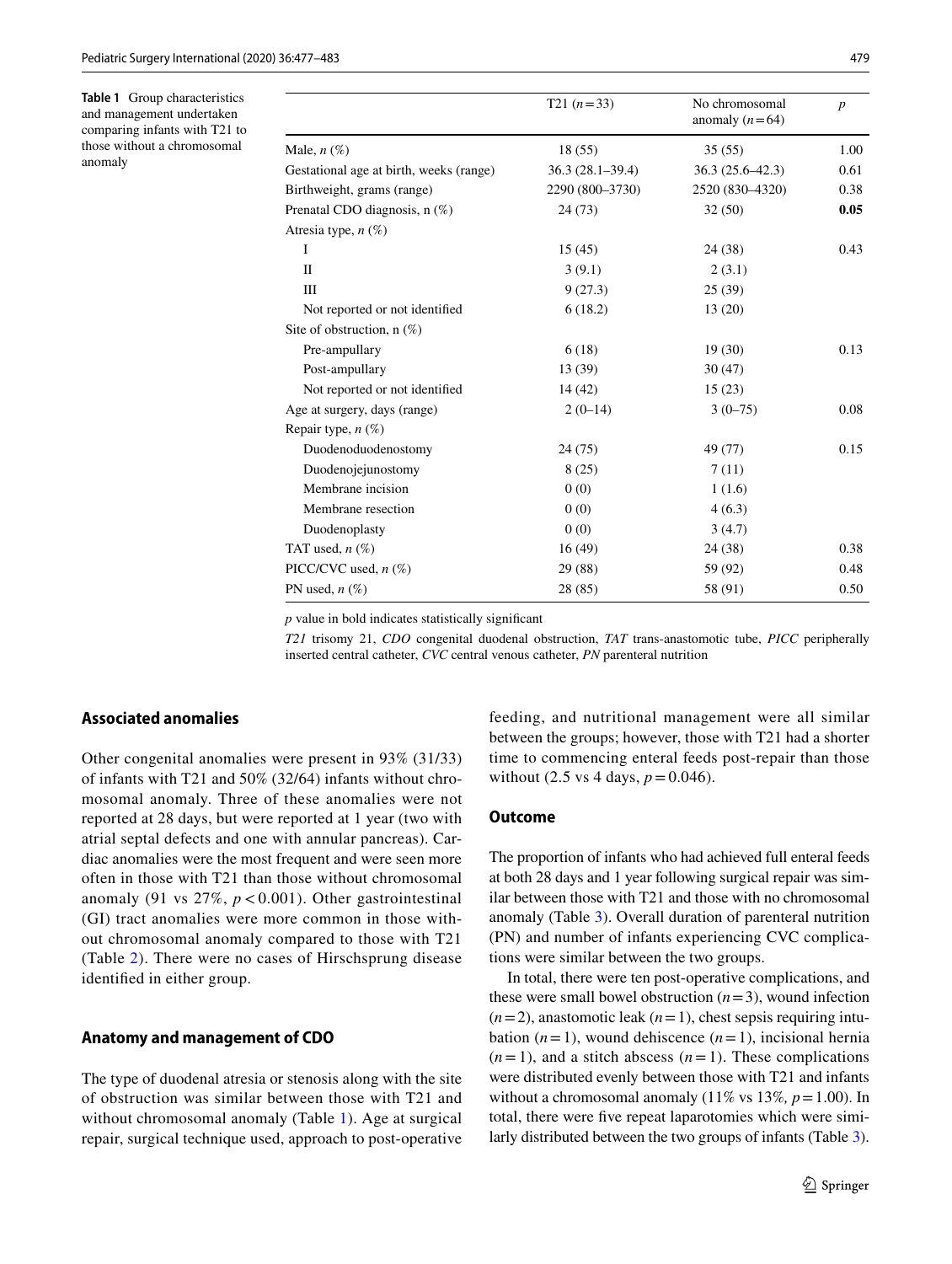<span id="page-3-0"></span>**Table 2** Associated anomalies with CDO comparing infants with T21 to those without a chromosomal anomaly

| Associated anomalies $(n=63^a)$           | $T21 (n=33)$ | No chromosomal<br>anomaly $(n=64)$ | $\boldsymbol{p}$  |
|-------------------------------------------|--------------|------------------------------------|-------------------|
| Associated cardiac anomaly                | 30(91)       | 17(27)                             | < 0.001           |
| <b>Isolated PDA</b>                       | 3(9.1)       | 2(3)                               |                   |
| PDA with other structural cardiac anomaly | 14 (42)      | 6(9)                               |                   |
| <b>VSD</b>                                | 12(36)       | 5(7.8)                             |                   |
| <b>PFO</b>                                | 8(24)        | 6(9.4)                             |                   |
| <b>ASD</b>                                | 8(24)        | 4(6.3)                             |                   |
| <b>AVSD</b>                               | 4(12)        | 0(0)                               |                   |
| Tetralogy of fallot                       | 2(6.1)       | 1(1.6)                             |                   |
| Coarctation/hypoplasia of aorta           | 1(3.0)       | 1(1.6)                             |                   |
| Other                                     | 3(9.1)       | 7(11)                              |                   |
| Annular pancreas                          | 1(3.0)       | 11(17.2)                           | 0.05 <sup>5</sup> |
| Biliary tree anomaly                      | 0(0)         | 0(0)                               |                   |
| Abnormal midgut rotation                  | 7(21)        | 15(23)                             | 1.00              |
| Other gastrointestinal anomaly            | 1(3.0)       | 12(20)                             | 0.03              |
| Anorectal malformation                    | 1(3.0)       | 4(6.3)                             |                   |
| EA with TEF                               | 0(0)         | 5(7.8)                             |                   |
| <b>Isolated EA</b>                        | 0(0)         | 4(6.3)                             |                   |
| Meckel's diverticulum                     | 0(0)         | 1(1.6)                             |                   |
| Ileal atresia                             | 0(0)         | 2(3.1)                             |                   |
| Cloaca anomaly                            | 0(0)         | 1(1.6)                             |                   |
| Other structural anomalies                | 4(12)        | 12(19)                             | 0.41              |
| Renal                                     | 0(0)         | 5(7.8)                             |                   |
| Limb                                      | 1(3.0)       | 1(1.6)                             |                   |
| Spine                                     | 0(0)         | 2(3.1)                             |                   |
| Other                                     | 3(9.1)       | 7(11)                              |                   |

*p* values in bold indicate statistically signifcant

*T21* trisomy 21, *PDA* patent ductus arteriosus, *VSD* ventricular septal defect, *PFO* patent foramen ovale, *ASD* atrial septal defect, *AVSD* atrioventricular septal defect, *EA* esophageal atresia, and *TEF* tracheoesophageal fistula

<sup>a</sup>Note infants may have multiple anomalies; therefore, figures add up to more than 100%

\$ denotes value which rounds to 0.05 and, therefore, not statistically signifcant

Those with T21 had a longer inpatient stay than those without chromosomal anomaly (23 vs 16.5 days,  $p = 0.02$ ), but all infants alive with follow-up at 1 year following surgical repair had been discharged by this time.

Diference in standardised weight-for-age *z* scores from birth was calculated for the two groups at both 28 days and 1 year post surgical repair and those with T21 has higher *z* scores than those without chromosomal anomaly at both time points (Table [3\)](#page-4-0). There were  $6(7.8%)$  deaths within 1 year from causes unrelated to CDO. Although the mortality rate was higher in infants with T21 (15 vs 4%), this did not reach statistical signifcance, noting the limited statistical power of this comparison. Two of these deaths occurred within 28 days of operative repair.

#### **Discussion**

We and others have identifed that T21 is present in around one-third of infants with CDO [\[1](#page-6-0), [7\]](#page-6-6). T21 is, therefore, the most commonly associated chromosomal anomaly. Since it is known that in other conditions managed by paediatric surgeons, management difers for those with T21 compared to those without a chromosomal anomaly such as T21 [\[3](#page-6-2)], we aimed to explore the impact of T21 on the epidemiology, management, and outcomes of those with CDO. Our key fnding from this prospective population-based study is that we found very little diference in epidemiology and management and outcomes of these infants with the exceptions that infants with T21 were more likely to have CDO diagnosed antenatally, more likely to have a cardiac anomaly, and less likely to have a GI tract anomaly than infants without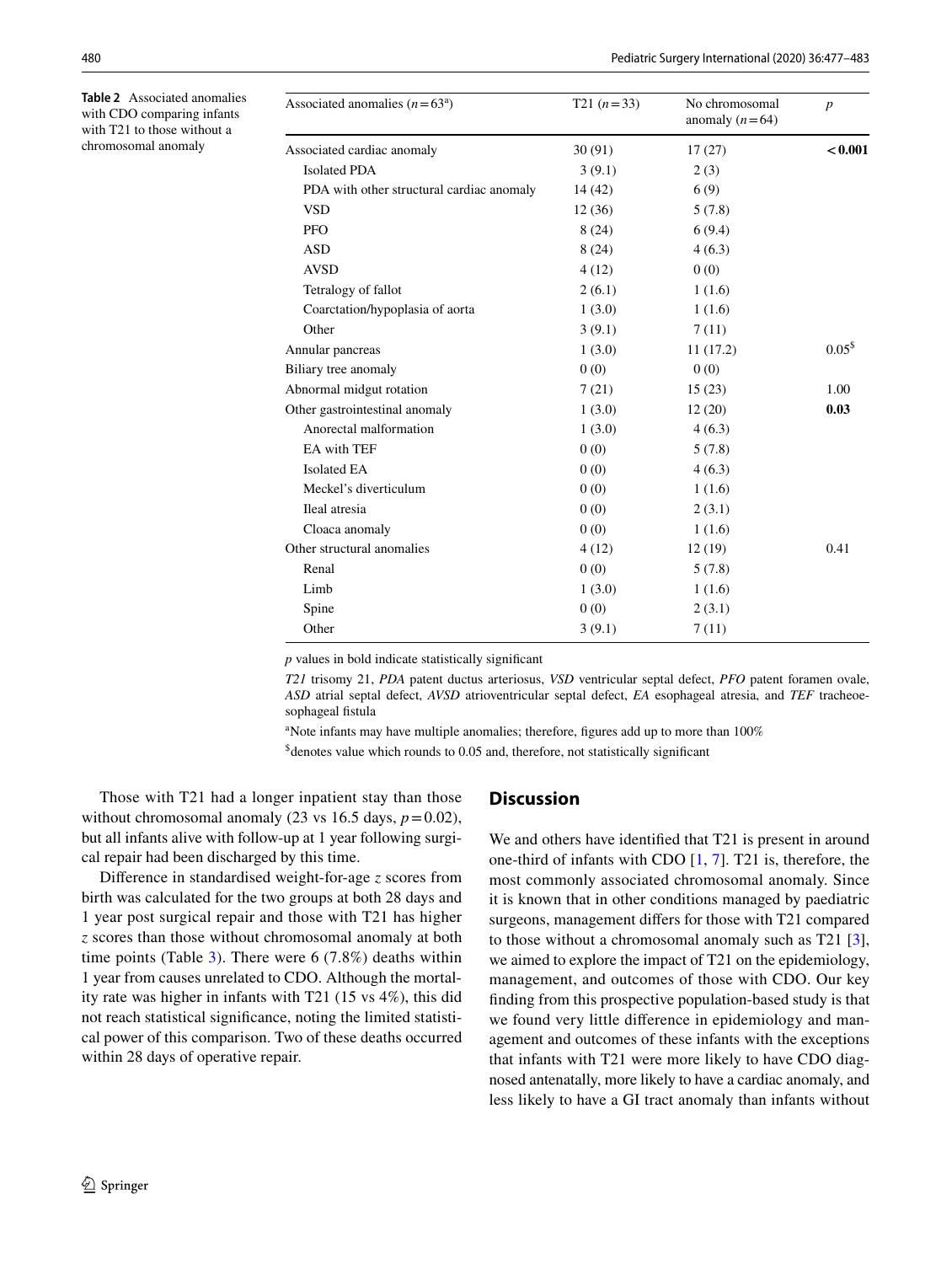<span id="page-4-0"></span>

|  | Table 3 Outcomes comparing infants with T21 to those without a chromosomal anomaly at either 28 days or 1-year post surgical repair of CDO |  |  |  |
|--|--------------------------------------------------------------------------------------------------------------------------------------------|--|--|--|
|--|--------------------------------------------------------------------------------------------------------------------------------------------|--|--|--|

|                                                               | $T21(n=33)$               | No chromosomal anomaly $(n=64)$ | $\boldsymbol{p}$ |
|---------------------------------------------------------------|---------------------------|---------------------------------|------------------|
| Mortality at 28 days, $n$ (%)                                 | 2(6.1)                    | 0(0)                            | 0.11             |
| Achieved full enteral feeds at 28 days <sup>a</sup> , $n$ (%) | 27(93)                    | 53 (87)                         | 0.49             |
| PN at 28 days post op <sup>a</sup> , $n$ (%)                  | 2(6.5)                    | 7(11)                           | 0.71             |
| Discharged home at 28 days <sup>a</sup> , $n$ (%)             | 16(67)                    | 40 (78)                         | 0.39             |
| Standardised weight change—birth to 28 days, z score (range)  | $-0.37(-1.15-1.11)$       | $-0.80$ ( $-2.34-0.53$ )        | 0.001            |
| Mortality at 1 year <sup>c</sup> , $n$ (%)                    | 4(15)                     | 2(4)                            | 0.18             |
| Achieved full enteral feeds at 1 year <sup>b</sup> , $n$ (%)  | 20(100)                   | 43 (98)                         | 1.00             |
| Time to full enteral feeds post op, days (range)              | $12.5(4-37)$              | $13(5-44)$                      | 0.33             |
| PN at 1 year post op <sup>b</sup> , $n$ (%)                   | 0(0)                      | 1(2.0)                          | 1.00             |
| PN duration, days (range)                                     | $12(2-35)$                | $11(2-134)$                     | 0.94             |
| Discharged home at 1 year <sup>b</sup> , $n$ (%)              | 21 (100)                  | 45 (100)                        | 1.00             |
| Inpatient stay post op, days (range)                          | $23(11-114)$              | $16.5(6-149)$                   | 0.02             |
| Repeat surgery related to $CDOc$ , $n$ (%)                    | 1(3.7)                    | 4(7.8)                          | 0.65             |
| PICC/CVC-related complication <sup>c</sup> , $n$ (%)          | 7(25)                     | 14(26)                          | 1.00             |
| Standardised weight change—birth to 1 year, z score (range)   | $0.68$ ( $-2.12$ to 2.56) | $-0.33$ ( $-2.57$ to 2.23)      | 0.01             |

*p* values in bold indicate statistically signifcant

*T21* trisomy 21, *PN* parenteral nutrition, *PICC* peripherally inserted central catheter, *CVC* central venous catheter, *CDO* congenital duodenal obstruction

a Excluded if infant died before 28-days post surgical repair or missing data

<sup>b</sup>Excluded if infant died before 1-year post surgical repair, missing data or missing 1-year follow-up

c Excluded if event status unknown at 1-year follow-up

chromosomal abnormality. Furthermore, infants with T21 had a longer initial length of hospital stay.

Non-invasive prenatal testing (NIPT) has been introduced as a screening tool for various chromosomal anomalies including T21 which can be undertaken early in fetal life without risk to the pregnancy which is associated with the traditional methods such as amniocentesis [\[8](#page-6-7)]. Meta-analysis has shown that in the general obstetric population, NIPT can achieve a sensitivity of 95.9% and a specifcity of 99.9% for detecting T21 [\[9](#page-6-8)]. Despite this relatively new technology, the majority of foetuses tested for chromosomal anomalies in this study did so via amniocentesis. Only a third of infants with T21 and CDO was the T21 diagnosis detected prenatally. This fgure is lower than we might anticipate given the recognised association between T21 and CDO. It is possible that some foetuses with T21 detected prenatally were terminated in utero (and, therefore, were never included in this study) or that families elected not to screen for T21 despite the presence of features suggestive of CDO. Conversely infants with T21 were more likely to have a diagnosis of CDO made antenatally than those without T21. We speculate that it is likely that infants with T21 had additional third trimester ultrasound scans, thereby providing an additional opportunity for CDO to be detected.

Cardiac anomalies are the most common anomaly associated with CDO, and in this study, they were seen in over 90% of infants with T21 which is slightly more than the 81.5% reported by Singh et al. in a similar study [\[1](#page-6-0), [2](#page-6-1)]. Cardiac anomalies in T21 are reported to be present in 33–56% of babies, and therefore, these are more prevalent in T21 with CDO [[10](#page-6-9)]. It is not clear from the data collected whether these cardiac anomalies were detected antenatally on fetal ultrasonography or whether these were diagnosed in the postnatal period. Additionally, there were two atrial septal defects (ASD) not identifed by day 28 in this study and, therefore, reported at 1 year following repair of CDO. These fndings highlight the importance of careful screening for cardiac anomalies with fetal ultrasonography in suspected babies with CDO. We would also recommend early echocardiography following birth in these infants, since the risk of congenital cardiac anomaly is particularly high.

After congenital cardiac anomalies, GI tract anomalies are the second most commonly associated anomaly in T21, and of these, CDO is the most common type of GI tract anomaly. Previous data report that 2.6–14.6% of live births with T21 will have CDO [[10–](#page-6-9)[12\]](#page-6-10). Associated GI tract anomalies, excluding abnormal gut rotation, were rare in those with T21 which is similar to fndings from a previous study [\[2](#page-6-1)]. Despite a recognised association between T21 and Hirschsprung disease, no infant in this study had both CDO and Hirschsprung disease.

Two previous single-centre retrospective studies have reported outcomes of infants with CDO and T21. One [[4\]](#page-6-3) was from a centre in Thailand including 227 patients over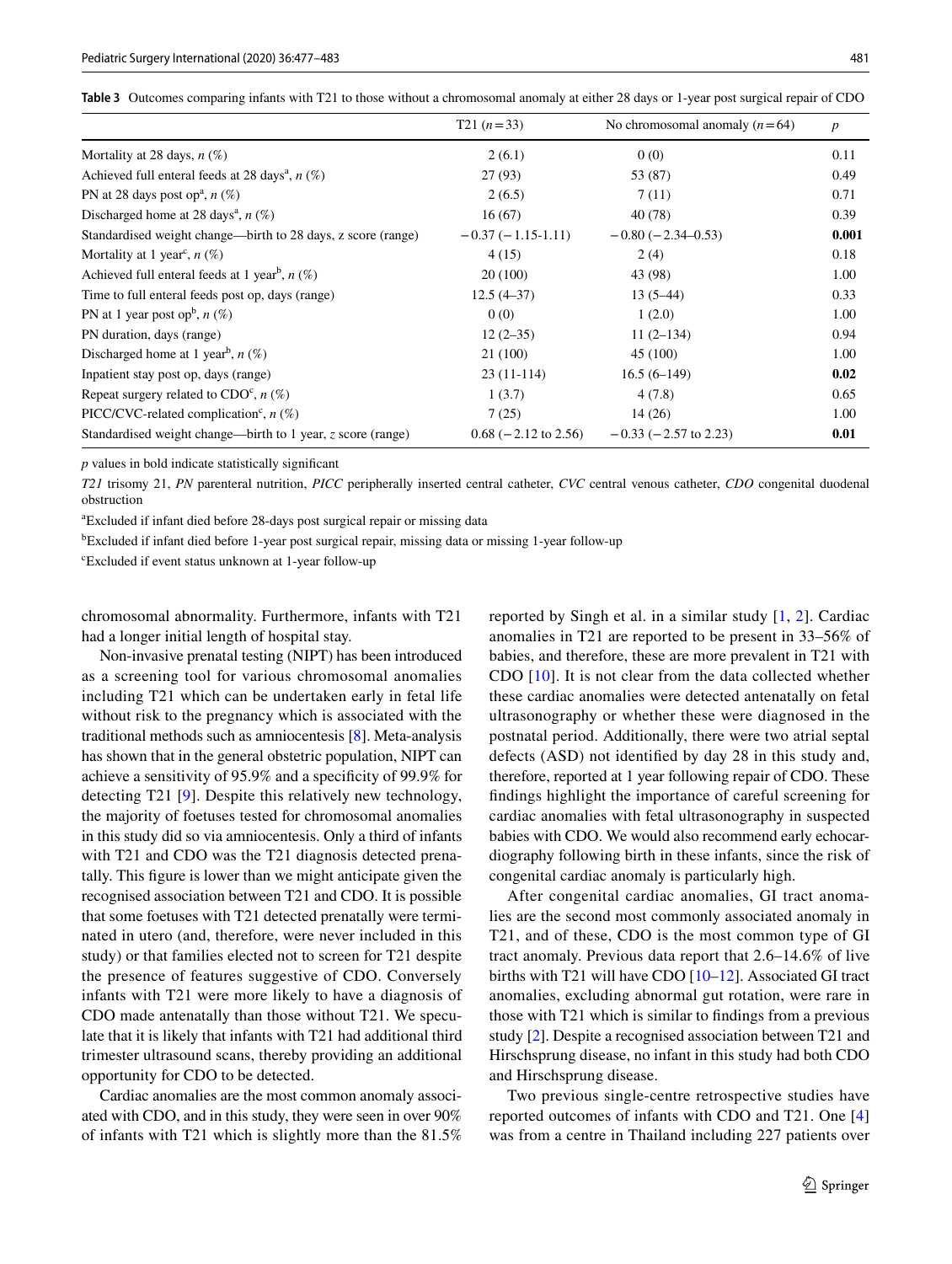a 10-year period ending in 2006 and another [[2\]](#page-6-1) was from the UK including 79 infants over an 11-year period ending in 2002. In this current study, there was no diference detected in outcomes between those with T21 and those with no chromosomal anomaly except that those with T21 have a longer inpatient stay and that those with T21 have better standardised weight gain. Singh et al. found no diferences in terms of enteral feeding, post-operative complications, or mortality between the two groups. They also reported a similar reoperation rate for reasons related to CDO (7.8% vs 5.2% in this series). Niramis et al. in a diferent healthcare setting and era found that those with T21 were more likely to undergo duodenoduodenostomy than an alternate procedure and mortality was higher in the T21 group. Complications were also more frequent in the T21 group, but no information was provided on feeding outcomes.

In this study, the diference in standardised weight-forage *z* scores has been calculated from birth to 28 days and 1-year post surgical repair. At 28 days, standardised weight loss was greater in the group without chromosomal anomaly, and then, at 1 year, those with T21 were thriving compared to those without chromosomal anomaly. There are multiple possible explanations for this: frst, there were signifcantly more associated other GI tract anomalies in the group without T21 which may have infuenced feeding; second, growth charts for those with T21 expect less weight gain than those without chromosomal anomaly. Additionally, it is possible that the prolonged hospital stay experienced by those with T21 resulted in increased nutritional attention. Regardless of the explanation for this fnding, it is reassuring for parents and clinicians of those with T21.

A strength of this study is the use of proven surveillance methodology for case ascertainment and a high 1-year follow-up rate (80%) [\[1](#page-6-0)]. Data were collected prospectively from multiple neonatal surgical centres over a short period of time and, therefore, represent contemporary practice. This work is limited in that we report relatively short follow-up (1 year), and given its observational nature, it is possible that some outcomes were infuenced by associated anomalies other than T21.

# **Conclusion**

This national population-based study of infants with CDO demonstrates that infants with T21 are managed similarly to their counterparts without T21 and have similar, and good, short-term outcomes. Infants with T21 have a higher incidence of cardiac anomaly and a longer length of initial hospital stay, factors that may be related. These data can be used by clinicians for both prenatal and postnatal counselling.

**Acknowledgement** Abigail Jones, Queen's Medical Centre, Adil Aslam, Addenbrooke's Hospital, Alan Mortell, The Children's University Hospital, Amanda McCabe, Edinburgh Royal Hospital for Sick Children, Andrew Ross, Chelsea and Westminster Hospital, Anna Harris, Edinburgh Royal Hospital for Sick Children, Anne Lawson, Royal Victoria Infrmary, Arun Kelay, King's College Hospital, Aruna Abhyankar, University Hospital of Wales, Ashok Rajimwale, Leicester Royal Infrmary, Ashwath Bandi, Royal London Hospital, Atif Saeed, Addenbrooke's Hospital, Bala Eradi, Leicester Royal Infrmary, Baqer Sharif, Birmingham Children's Hospital, Brian MacCormack, Royal Belfast Hospital for Sick Children, Caroline Pardy, St George's Hospital, Catherine Ridd, The Great North Children's Hospital, Ceri Jones, John Radclife Hospital, Ceri Jones, Southampton General Hospital, Cezar Nicoara, Alder Hey Children's Hospital, Chris Driver, Royal Aberdeen Children's Hospital, Chris Parsons, Royal London Hospital, Chun-Sui Kwok, John Radclife Hospital, Clare Rees, Great Ormond Street Hospital for Sick Children, Clare Skerritt, Evelina Children's Hospital, Damian Magnie, Royal Belfast Hospital for Sick Children, Dan Aronson, University Hospital of Wales, David Marshall, Royal Belfast Hospital for Sick Children, Dawn Deacy, The Children's University Hospital, Debasish Banerjee, Norfolk and Norwich University Hospital, Diane De Caluwe, Chelsea and Westminster Hospital, Dorothy Kufeji, Evelina Children's Hospital, Eleri Cusick, Bristol Royal Hospital for Children, Elizabeth O'Connor, The Great North Children's Hospital, Georgina Bough, Addenbrooke's Hospital, Gergana Racheva, Addenbrooke's Hospital, Govind Murthi, Sheffield Children's Hospital, Harmit Ghattaura, Royal Alexandra Children's Hospital, Hetal Patel, Glasgow Royal Hospital for Sick Children, Ian Jones, University Hospital of Wales, Ian Sugarman, Leeds General Infrmary, Ike Njere, St George's Hospital, Ingo Jester, Birmingham Children's Hospital, Jonathan Durell, Southampton General Hospital, Joseph Davidson, King's College Hospital, Keren Sloan, Southampton General Hospital, Kevin Cao, Royal Alexandra Children's Hospital, Khalid Elmalik, Leicester Royal Infrmary, Lee Smith, Leicester Royal Infrmary, Leel Nellihela, Evelina Children's Hospital, Lopes, Royal London Hospital, Lucinda Tullie, Southampton General Hospital, Lucy Henderson, Leicester Royal Infrmary, Madhavi Kakade, Leicester Royal Infrmary, Maryam Haneef, Alder Hey Children's Hospital, Melania Matcovici, The Children's University Hospital, Michael Dawrant, Leeds General Infirmary, Michelle Horridue, Sheffield Children's Hospital, Miguel Soares-Oliveira, Addenbrooke's Hospital, Miriam Doyle, The Children's University Hospital, Mohamed Shalaby, Bristol Royal Hospital for Children, Morven Allan, King's College Hospital, Oliver Burdell, Norfolk and Norwich University Hospital, Paul Charlesworth, Royal London Hospital, Paul Johnson, John Radclife Hospital, Rahman Halim, St George's Hospital, Richard Hill, Leicester Royal Infrmary, Riyad Peeraully, Queen's Medical Centre, Rosie Cresner, Chelsea and Westminster Hospital, Ross Craigie, Royal Manchester Children's Hospital, Samir Gupta, Great Ormond Street Hospital for Sick Children, Sandeep Motiwale, Queen's Medical Centre, Sanja Besarovic, Hull Royal Infrmary, Saravanakumar Paramalingam, Royal Alexandra Children's Hospital, Sean Marven, Sheffield Children's Hospital, Shailesh Patel, King's College Hospital, Shazia Sharif, Royal London Hospital, Shehryer Naqvi, Royal Alexandra Children's Hospital, Simon Clarke, Chelsea and Westminster Hospital, Simon Kenny, Alder Hey Children's Hospital, Sofa Eriksson, Addenbrooke's Hospital, Stefano Giuliani, St George's Hospital, Susan Payne, Sheffield Children's Hospital, Thanos Tyraskis, King's College Hospital, Thomas Tsang, Norfolk and Norwich University Hospital, Tim Bradnock, Glasgow Royal Hospital for Sick Children, William Calvert, Alder Hey Children's Hospital, Yatin Patel, Royal Aberdeen Children's Hospital.

**Author contributions** GB: formal analysis, data curation, and writing—original draft. A-ML: methodology, investigation, data curation, and writing—review and editing. MK: methodology, investigation,